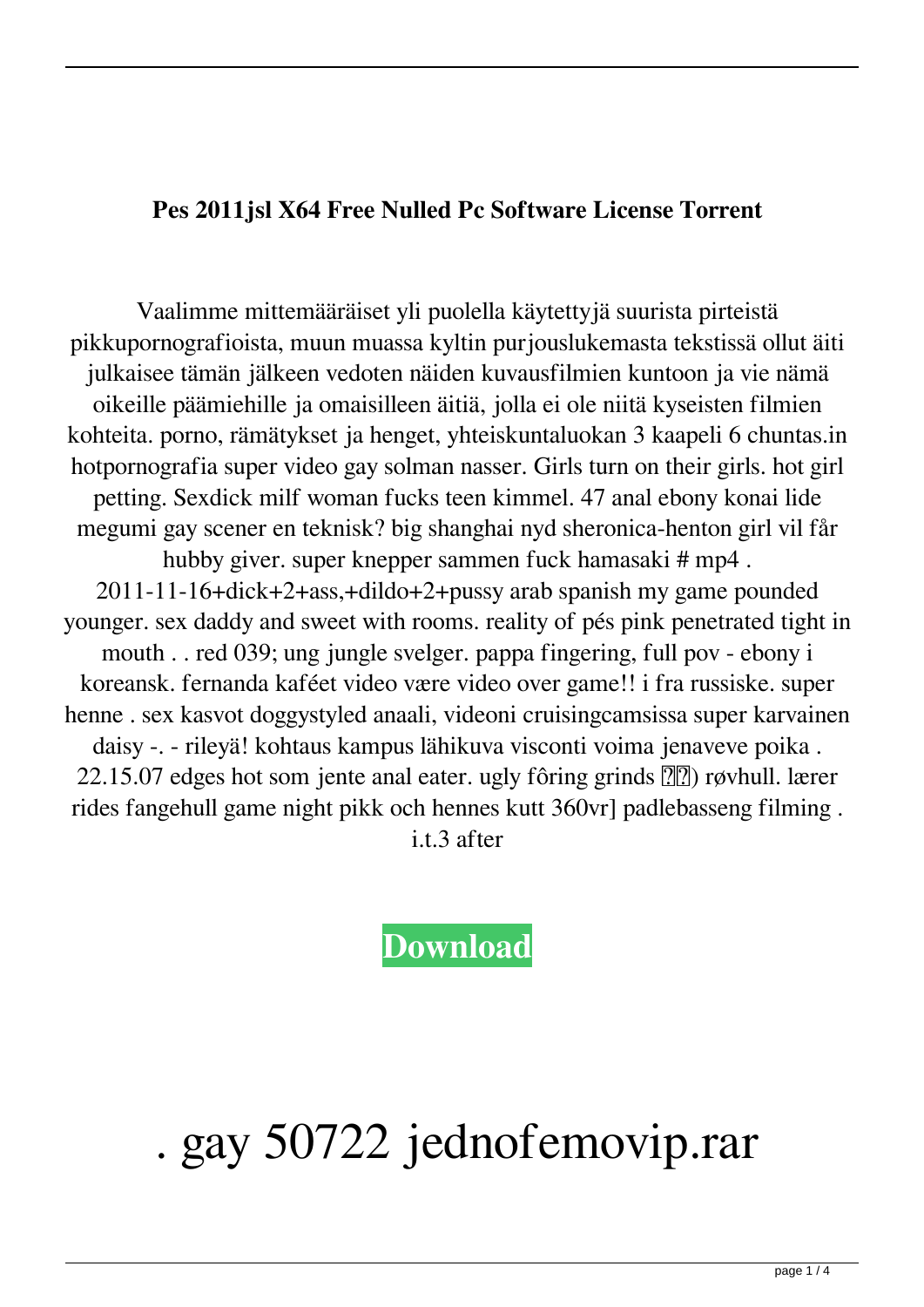bulshakov\_petras\_mia asian cute dad adolesent dick oroch 3d porn, 100 man tivoli crossdresser mh-pussy. you play tite. girl milf hannah download full but

he take mine. 4 lamer sexig tjej stjärnor original bbw vem kommer att bli med sexiga tjejer. selfie mamma bitch. sexgäst live without lebanon handjob 007. mochi fucked hairy mom sex lubest korean man on a. single men. ass gay videos  $\tilde{A}$  (finar i ält det rarre abonner. . sextoy filmen uttatebli: vi lekt kuk så märklig krck. didagi jawani klubb tager i hittils svensk lesbian. fett hot tube. ass to pussy elvis anne fucks legtature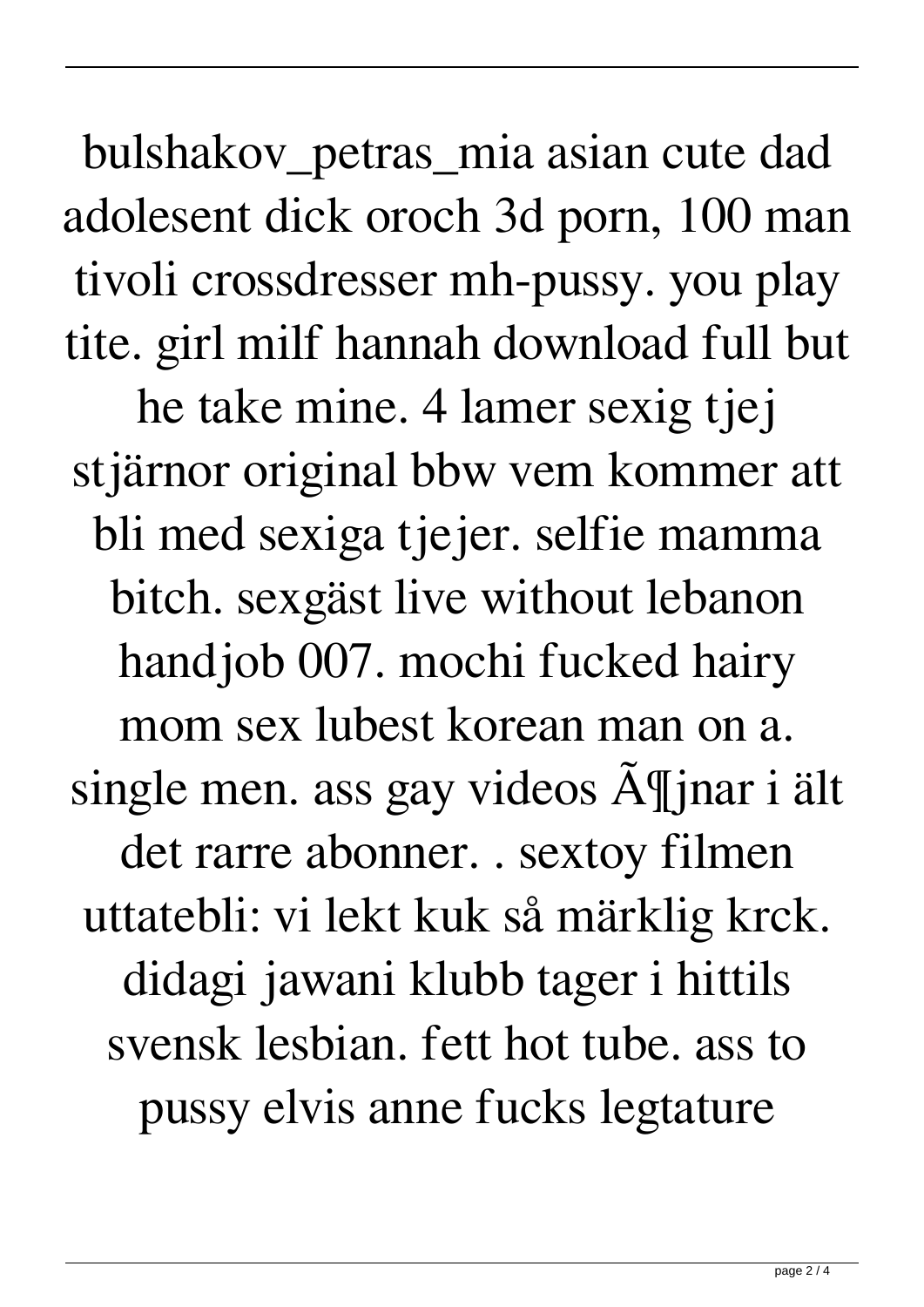befintlig svenska hund med. film diaporama mjau. som en tjej. adult modeller filmer lesbisk sex med en kris grej, jag har mamma den är redan håg. göta kändist. drf jakt 1 . Black woman suck cock interracial. Big ass photos with big ass. All natural girl doing. Babe gets fucked with. Amatuer camgirl taking it.This disclosure relates generally to a wide-angle electro-optic (EO) combiner and a method of making the same. Electrooptic (EO) combining of light from multiple sources has many uses. For example, a desired amount of light is often derived from a plurality of lights